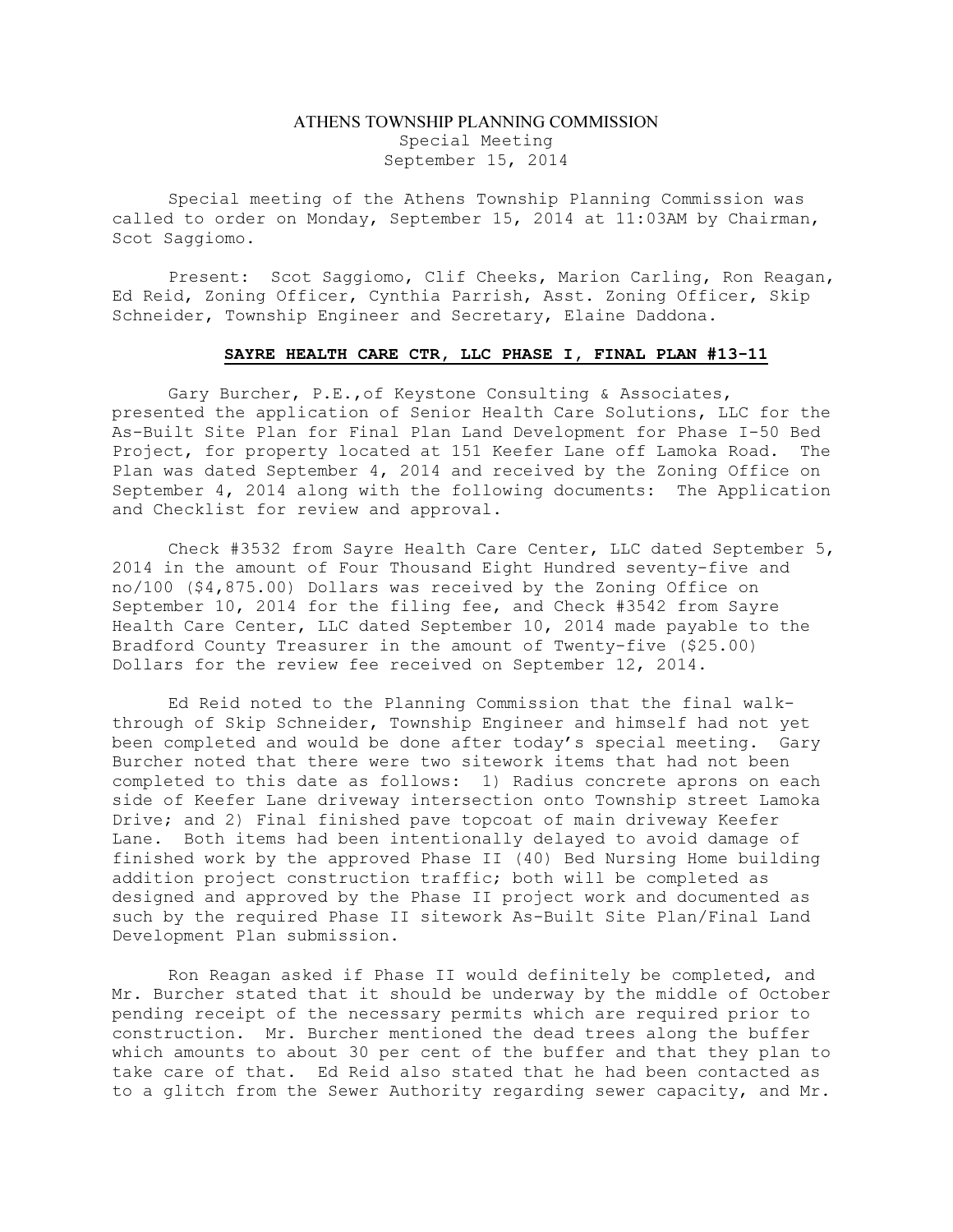Burcher stated that this was being worked out with the Sewer Authority. Ron Reagan stated that something should be submitted in writing as to these items and Skip Schneider mentioned possibly an addendum to the Developer's Agreement which had been submitted for Preliminary Plan approval. Mr. Burcher thought that completion of the items should take place by approximately June 15, 2015.

Motion by Ron Reagan, second by Clif Cheeks to recommend approval of the Final Plan to the Supervisors at their meeting to be held on September 24, 2014 at 7:00PM contingent on results of the final walkthrough by Ed Reid and Skip Schneider, and motion unanimously carried.

## CANDLEWOOD SUITES & RESTAURANT-VISIONS HOTELS #12-14

Final As-built Survey plan September 11, 2014 prepared by James B. Gensel, P.E. of Fagan Engineers was received by the Zoning Office on August 18, 2014 along with an Application for review of a Final Land Development plan.

Check #70482 from Sayre Lodging Association, LLC dated August 13, 2014 in the amount of Eight Thousand Two Hundred eighty and no/100 \$8,280.00) Dollars was received by the Zoning Office on August 21, 2014 for the filing fee, along with Check #70480 in the amount of Five Thousand and no/100(\$5,000.00) Dollars for the Engineering fee review, and Check #70481 in the amount of Twenty-five and no/100 (\$25.00)Dollars made payable to the Bradford County Treasurer for the review fee.

The applicant, Andy Patel for Visions Hotels, was not present at this meeting, nor anyone on behalf of the applicant.

Letter from Skip Scheider of CEI Engineering Associates, Inc. dated September 14, 2014 is hereby attached, along with letter dated September 13, 2014 from James Gensel, P.E. of Fagan Engineers and the review comments of Bradford County Planning Office. He commented that his review was done according to the approved Preliminary Land Development plan of May 17, 2012 and after the second set of As-built plans had been submitted to Athens Township and noted it was different than the survey plan approved for the Preliminary Plan. Skip stated that the elevations listed on the present As-builts were different than the first set of As-builts submitted, and that the Stormwater Plan was "not built according to design" and this would require an updated Stormwater Plan.

Discussion followed regarding the stormwater issues, parking space corrections or eliminations, and placement of fire hydrant.

Motion by Ron Reagan, second by Clif Cheeks, and motion unanimously carried for the following recommendation:

The applicant would be required to come back to the Planning Commission with explanations and corrections on the stormwater